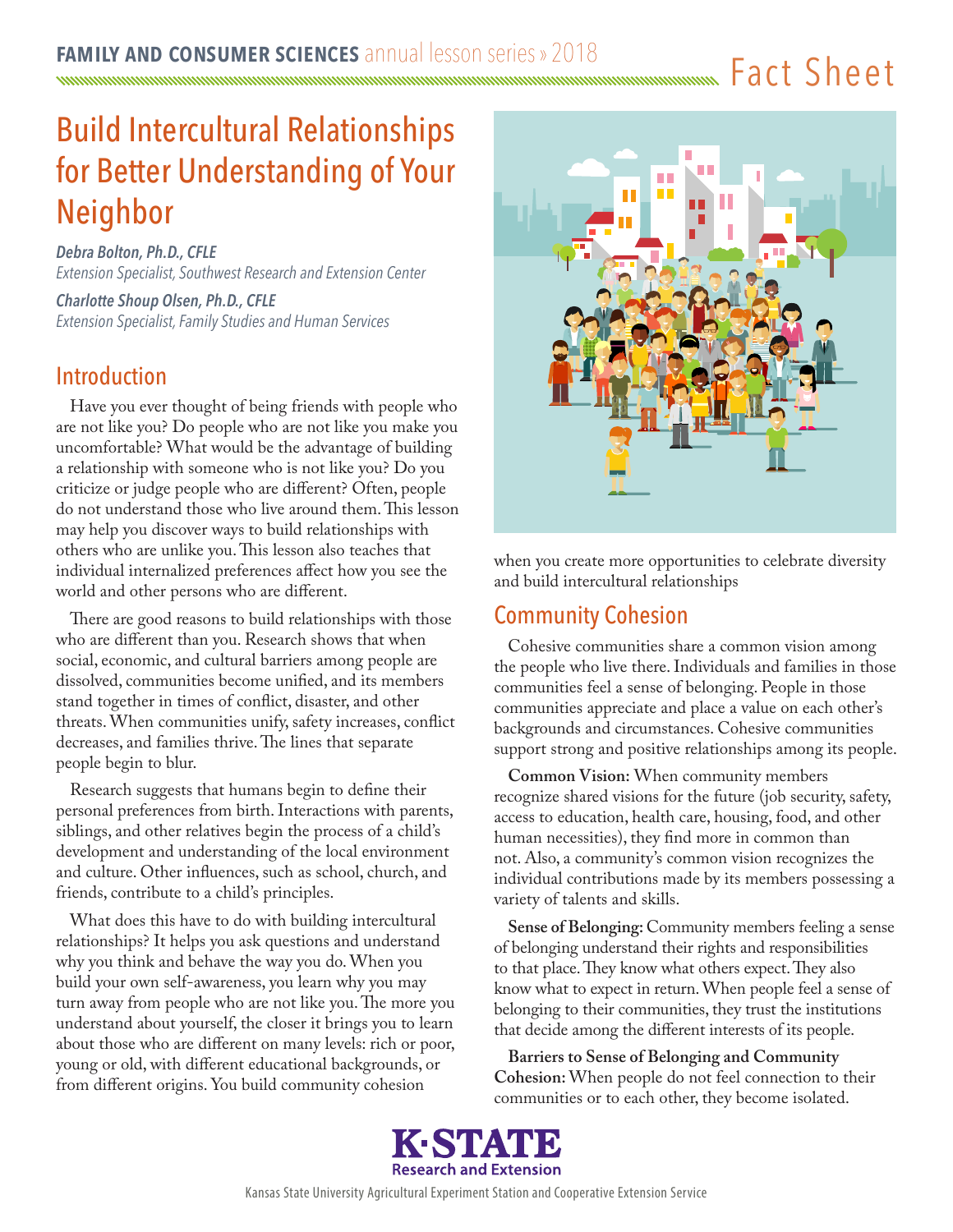# Framework of Human Influences

**You: Genetics** Knowledge **Beliefs Experience** 

**Interpersonal Family** Friends Social network

**Organizations Schools Churches** Social organizations

### **Community**

Cultural **Natural** Built environment Services

**Government** Laws

Policies **Regulations** 

Isolation contributes to a sense of mistrust of others, mistrust of community institutions (schools, places of worship, governmental entities, health care facilities, etc.), and to a general discomfort or unhappiness. Communities without cohesion tend toward the corrosive effects of intolerance and exclusion.

## What is Culture?

Think of "culture" as a pair of prescription eyeglasses. Cultures work as lenses through which people view the world. Cultures tell members of society how to behave in the world and help individuals know how to act in a variety of social situations. Most people know their own cultures quite well. What if your own cultural lens helped you see cultural differences as something to inspire new knowledge or new learning? Consider this as food for thought.

What forms cultures?

- » Families
- » Ancestors
- » Work (career choices align you with others who choose similar paths)
- » Friends and other associations (people with similar ideas and preferences)
- » Hobbies (could be a "culture" of scooter or horseback riders)
- » Faith communities
- » Other belief systems (activities that gather people together)
- » Public leaders

Interactions with other people contribute to the cultural process and defines people as humans. Culture and biological heritage are transmitted through language, literacy, artistic expression, and other tools to teach young people and others.<br>www.www.www.www.www.www.www.www.ww

## Framework of Human Influences

This framework shows the building blocks of people's likes and dislikes, self-concepts, beliefs, world views, and political views. Humans cannot say, "I don't have a culture" when considering they are born into many cultures without ever leaving their communities. Each person experiences these influences differently.

## Personal Biases

Your personal biases surface as a subconscious reaction to what is familiar and what is different. People view their environments, interactions with others, and approaches to tasks based on their preferences, or biases.

- » You like what you know, and you know what you like.
- » You view your environments based on what you know and what you learned during your development.
- » You may look at difference as "wrong."
- You may find it difficult to see people and experiences in neutral terms.

## Implicit and Explicit Bias

Describing and discussing the terms implicit bias and explicit bias may help you understand your subconscious reactions to people, events, and tasks.

The Ohio State University's Kirwan Institute studies race and ethnicity. The Intercultural Development Instrument can be used for understanding biases. As an important caution, however, it may be good to know that intercultural sensitivity and acceptance is strongly correlated to multicultural experience and the ability to consider multiple frameworks in human development. Additionally, the IDI offers explanations on humans' two types of biases.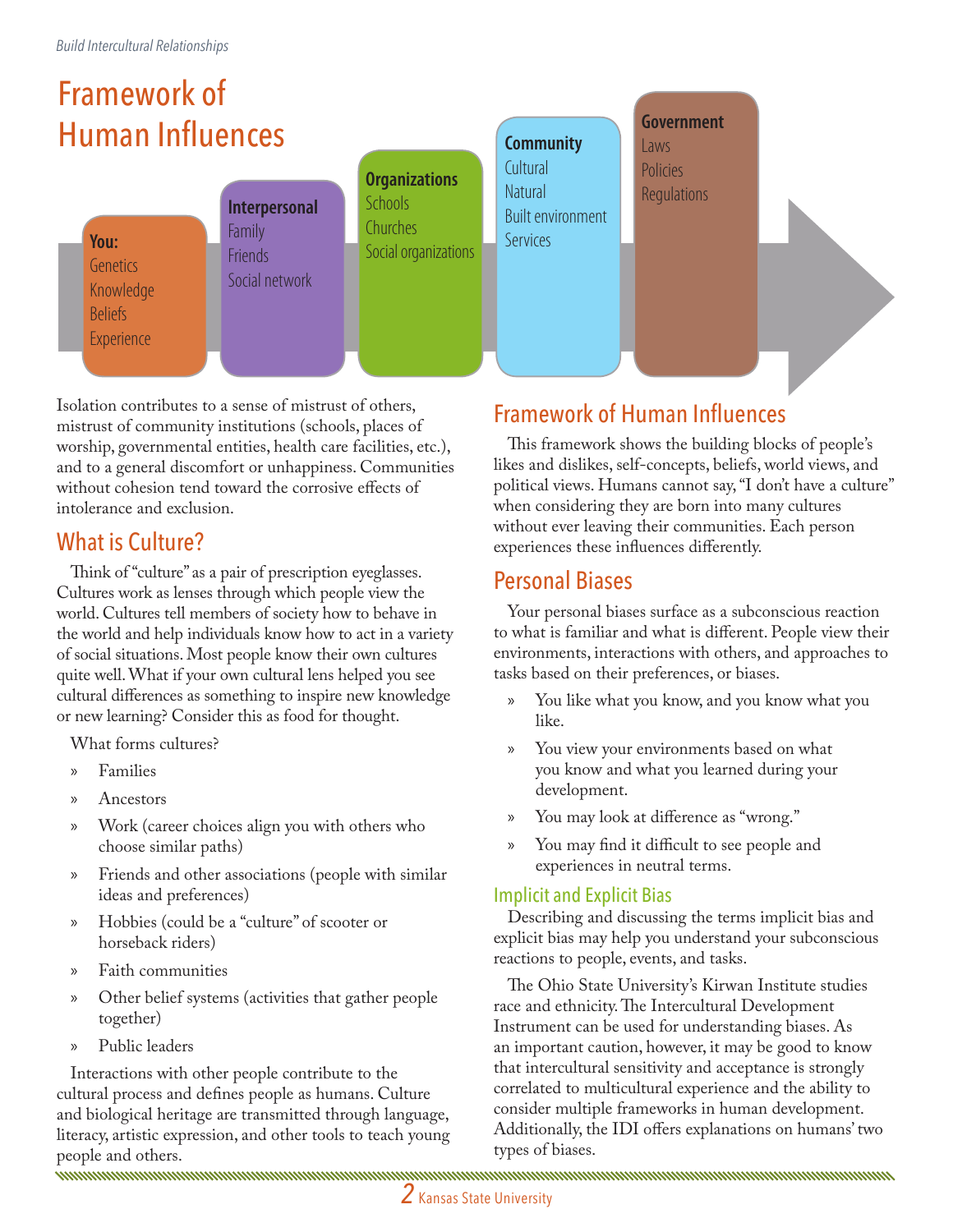**Implicit Bias:** The attitudes or beliefs that affect your understanding, actions, and decisions, which are acted upon involuntarily (in the subconscious).

- » Activated without a person's intention or control.
- » Everyone possesses implicit biases. Implicit bias generally favors an individual's ingroup.
- » Implicit biases do not always align with your "explicit biases."
- » Researchers continue to document the effects of implicit bias across domains of work, education, law enforcement, and other "real world" situations. For example, in an orchestra audition in which musicians auditioned behind a screen, significantly more women were accepted for employment.
- » Implicit biases can be "unlearned" by gaining awareness of them.

**Explicit Bias:** The attitudes and beliefs that humans have about each other, events, and tasks on a conscious level.

- » Activated with a person's intent or control.
- » When you feel threatened, you may draw group boundaries to distinguish yourselves from others.
- » When you perceive your biases as valid, you may justify unfair treatment of others.
	- » Long-term unfair treatment may have a lingering effect on its victims. Example: Landlords and housing developers refusing to allow minorities into select neighborhoods, regardless of ability to pay. This results in generational inequality.
	- » Unfair treatment may appear justified when public leaders engage in such behavior.

# Building Relationships

Most people engage their personal biases without thinking when they meet people for the first time, they experience an event or activity for the first time, or when they eat an unfamiliar food for the first time. So how do you begin to build a relationship with someone who may come from a different country, have a different culture, have a different outward appearance, or possess a different faith, or belief system? Finding common ground can be an excellent place to begin. Here are some points to consider.

- » You both belong to the human race.
- » As humans, you share many of the same desires for your life and family:
	- » Nurture your children to adulthood;
	- » Desire a comfortable environment free from harm;
- » Strive for financial success and well-being; and
- » Hope for a day when you may rest from hard work (retirement).
- » You eat locally available food.
- » You are vulnerable to aging, diseases, extreme weather, and negative influences.

If you can begin to look at others in terms of what you have in common, you are ready to learn more about one another.

# Advantages and Implications of Building Intercultural Relationships

Building relationships with someone from a different culture, with a different ethnic background, from a different socio-economic level, or even from a different family gives people greater knowledge of one another. From a positive point of view, these relationships may lead to social progress, social unity, and social stability. According to the U.S. Census Bureau, by 2040, the United States population will see a shift to "pluralism." Pluralism happens when there is no one dominant cultural or ethnic population. As the population moves toward pluralism, the ability to build intercultural relationships helps people move toward social unity and to integrate "minority" communities into mainstream societies. Opposite of the "melting pot" concept, which implies homogeneity, intercultural relationships move people toward heterogeneity, or the "tossed salad" concept. The "tossed salad" notion implies that identities and cultures remain intact, but integrate to make a whole community.

## Recommendations

When people live in communities where everyone is alike, they tend toward mistrust of those who look and behave differently. They may not see the need or have the desire to explore outside their communities. When that sentiment exists, it becomes difficult to embrace others who are different because of origins, traditions, circumstances, and the other factors that make people unique. Use this lesson as a starting point to nurture your own outreach to others by considering these recommendations to building intercultural relationships.

- » Be deliberate about learning from others.
	- » Ask direct, respectful questions, such as: "How is the U.S. different from your country of origin?" "What about living in the U.S. do you enjoy?"
	- » Create environments conducive to dialogue: All humans need to eat, thus a possible avenue for dialogue is sharing meals.